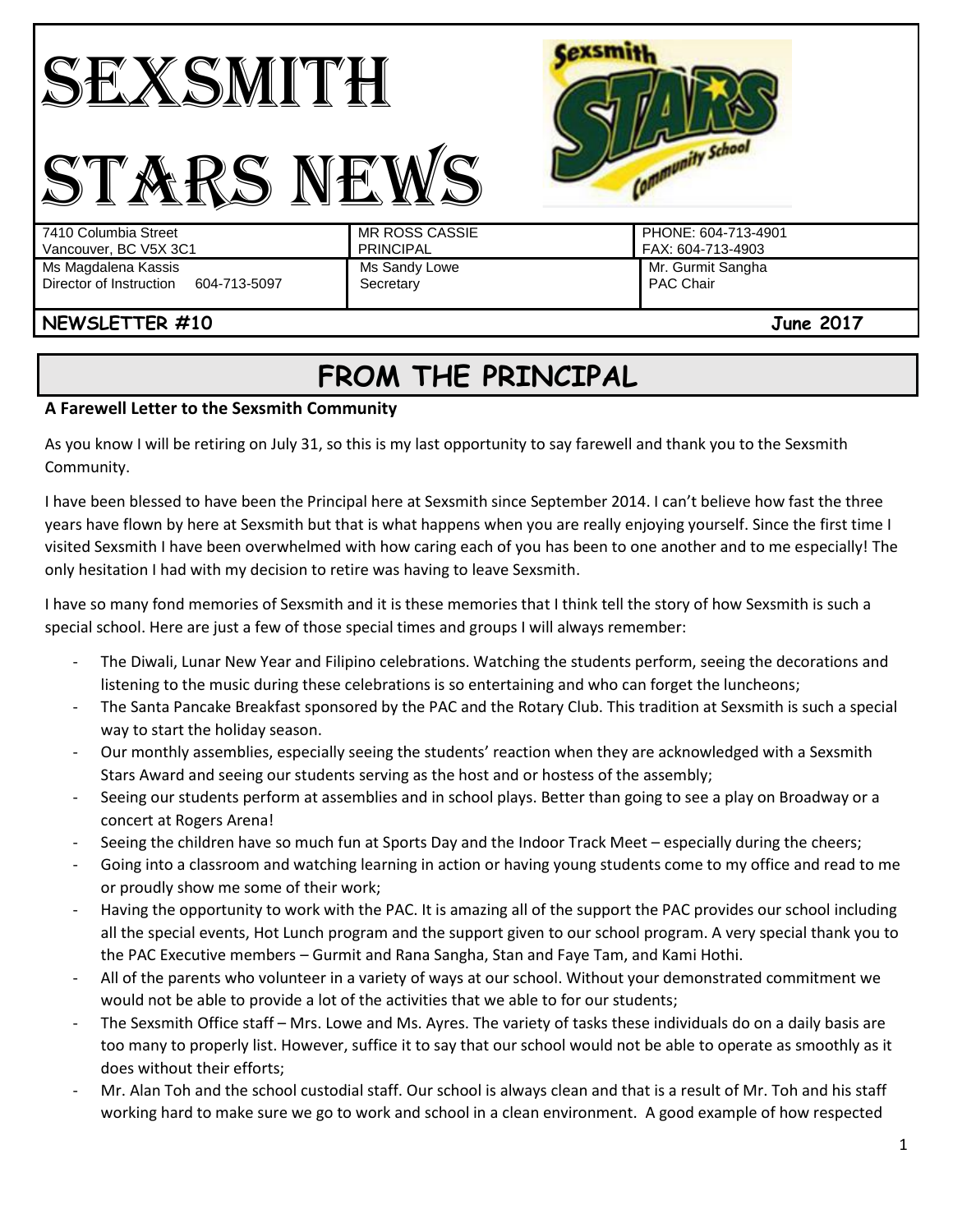Mr. Toh is at our school is shown at our year end assembly when he receives a loud ovation from the students and staff when he is acknowledged.

- Our 3 Supervision aides who work hard to ensure our students' safety is properly addressed at recess and lunch;
- Our SSW team of 11 provides such genuine support for our students, staff and families. The children they work with have rewarding experiences at school in large part because of the work of these 11 individuals. The job of an SSW is a complex one and we are fortunate to have such a competent group of SSWs as part of the Sexsmith community.
- Our teaching staff is an incredibly talented group of professionals. They are all masters of their craft and are the most collegial group of teachers I have had the pleasure of working with in my 31 year career. It is their ability to collaborate with one another that is one of the reasons why our students are receiving a broad range of learning experiences that does enrich their lives as students.

As well as being very capable, the Sexsmith teachers are an incredibly caring group of individuals amongst

themselves, to me and to the students. Great schools have to have great teachers and Sexsmith teachers are great! - Finally to the Sexsmith students. I will miss all of you. Since the first day I arrived here you have been so kind to me. Your greetings and smiles mean so much to me. I wish all of you the very best and many thanks for helping to make my three years at Sexsmith so special.

Many people have asked what my plans are in retirement. I will be able to spend more time with my family especially with my 3 grandchildren who live in Victoria. I will be waiting for my wife to retire as a teacher in the next few years and then we intend to do all the travelling we haven't done yet. Of course I will be working on my golf game and keeping up our large garden at home. I am off to California twice this fall, France at spring break with my wife to see our youngest daughter, and to New York and Boston on a baseball trip in May to see some games and the Baseball Hall of Fame.

Again from the bottom of my heart thanks to all the Sexsmith community for the past three years!

#### **Congratulations to Mrs Owen!**

I am not the only one who is heading off into retirement. After over 40 years of dedicated service to Vancouver students, including the past 29 here at Sexsmith, Mrs. Owen has decided to join her husband, George, in retirement. Throughout all of her years, Mrs. Owen has not only worked hard with her classroom program but she has also coached hundreds of basketball, cross country, track and volleyball teams over her tenure. Just think how many students have benefitted from Mrs Owen's expertise and gracious giving of her time to do these extra-curricular activities.

In retirement I know that Mrs. Owen will remain busy – probably cycling and hiking in exotic places throughout the world and spending time with her husband and family.

Congratulations on a stellar career, many thanks for all that you did for your students, especially the ones you worked with at Sexsmith and best wishes for a healthy and productive retirement.

#### **Off to Surrey We Go!**

We also have 3 teachers leaving us in June.

Ms. Hummerston is leaving us to go and teach in Surrey. Ms. Hummerston has taught mostly primary classes since she came to Sexsmith in 2009. On behalf of the Sexsmith community I would like to wish Ms. Hummerston the very best in her future – Sexsmith's loss is Surrey's gain – and many thanks for all of your work here.

Ms. Leeper is also leaving Sexsmith for the Surrey School District. During her tenure here at Sexsmith, Ms. Leeper has been involved in a lot of staff and student leadership positions. She was instrumental in leading the staff in the implementation of the new Education Plan and was the sponsor of the Student Council. Best wishes in Surrey and thanks for your dedication to our community.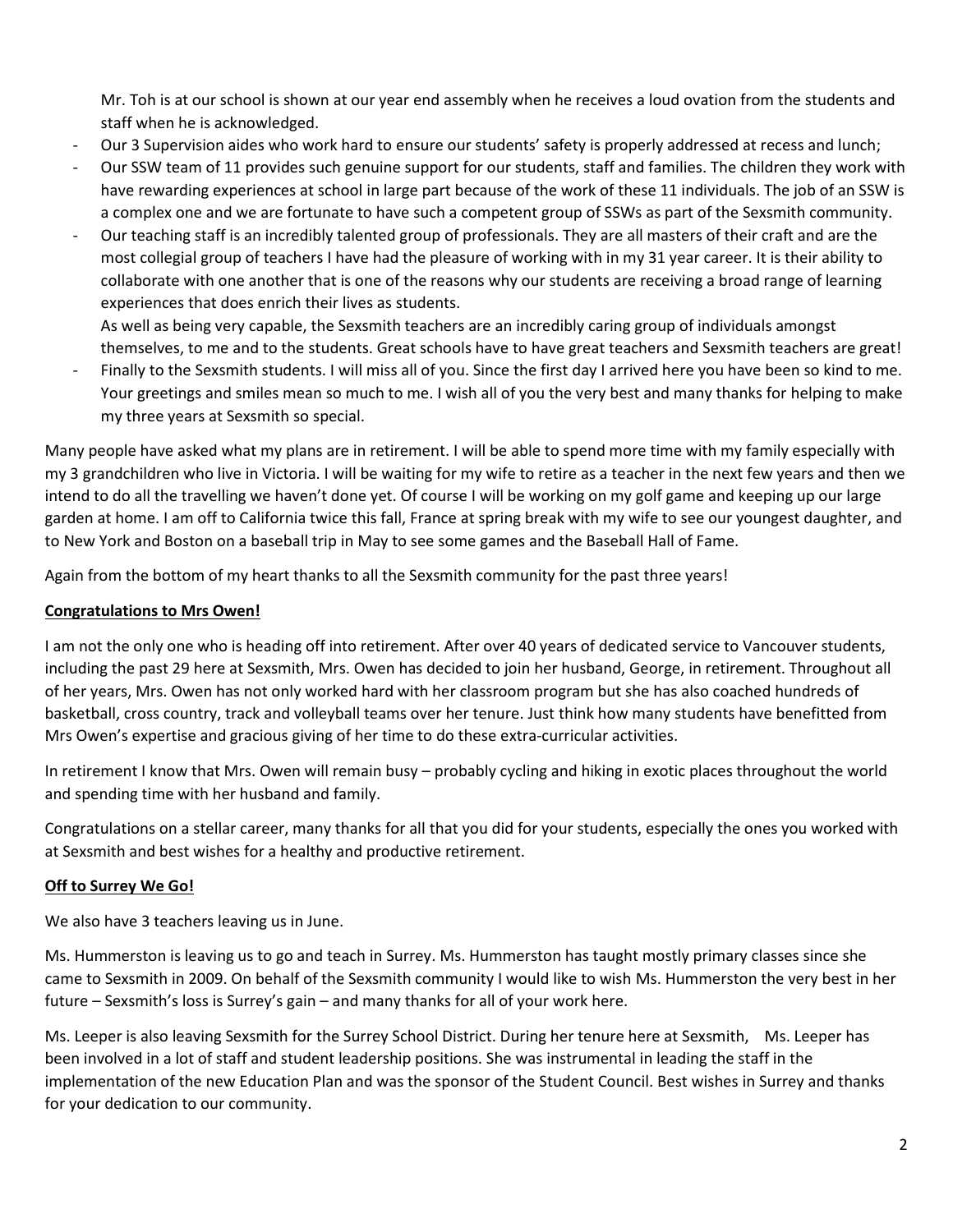Ms. Nomura is taking a leave of absence for a year and then when she returns will be teaching at another Vancouver school. When I think of Ms. Nomura I always think about how much she loved to dress up in character when her class was working with Star Wars! Best wishes in your future and enjoy the year off, Ms. Nomura.

Ms. Kloss, a SSW who has been at Sexsmith, is also taking a leave next year. Ms. Kloss has done a remarkable job with the students she has worked with and we want to wish her the very best in the future.

### **New Staff Coming to Sexsmith**

We are pleased to announce that besides Mr. Levine, who will be replacing me, we have recently hired three teachers who will be teaching in our intermediate grades beginning in September. Ms. Mai McHardy is coming to us from Norma Rose Point School but for many years she taught at Lloyd George Elementary so she knows the community. Ms. Sara Greig is also coming to Sexsmith from Norma Rose Point where she has been teaching Grade 5 over the past few years. Finally, Ms. Anna Morris is coming to us from Kerrisdale Elementary where she has taught Grade 4/5 this past year. We look forward to Ms. Greig, Ms. McHardy and Ms. Morris joining the Sexsmith community!

We still a few positions to fill over the summer – at least one primary position and a late primary/ early intermediate position. In all likelihood these positions will be filled in August.

### **PAC Carnival**

Under cloudy skies our PAC hosted the annual Sexsmith Carnival. On that day our school community participated in lots of fun games and activities, ate cotton candy and sampled the best hot dogs in town. I know first- hand about the hot dogs (with onions) as I had a few myself. A highlight this year as in years past was the Dunk Tank. Many staff, including myself took a turn having freezing water dropped on them. Thanks to all the people who came out and supported the carnival and especially those parents who volunteered their time.

#### **Grade 7 Farewell Celebration**

On June 27, we held our annual Grade 7 Farewell Celebration to acknowledge our 44 Grade 7 students who are moving on to high school. It was a wonderful ceremony for a group of wonderful students and their families. On behalf of the Sexsmith community I want to wish all of the students the very best in the future, and to those parents who are moving on as well the very best and many thanks for the support you have provided our school over the years. Remember, once a Sexsmith Star, always a Sexsmith star!

#### **District Track Meet**

The month got off to a running start – literally – with our track team competing in the District Track Meet at Swangard Stadium. We had over 100 students from Grades 3 to 7 representing Sexsmith at this event which is about one half of the students in these grades. Our students performed very well with many of our students doing well in the individual events and our relay teams were a force to be reckoned with. Congratulations to all of our students for their great effort and dedication to our track team. Special thanks to our coaches – Mr. Kay, Mr. and Mrs. Owen, Mr. Biln and Ms. Chu for taking the time to coach the teams.

#### **Year End Assembly**

On the last day that school was in session for our students we held our year end assembly. It is a time for us to say goodbye to the students leaving us – especially the Grade 7s and to the staff who are leaving, as well as acknowledging some students with Sexsmith Stars Awards.